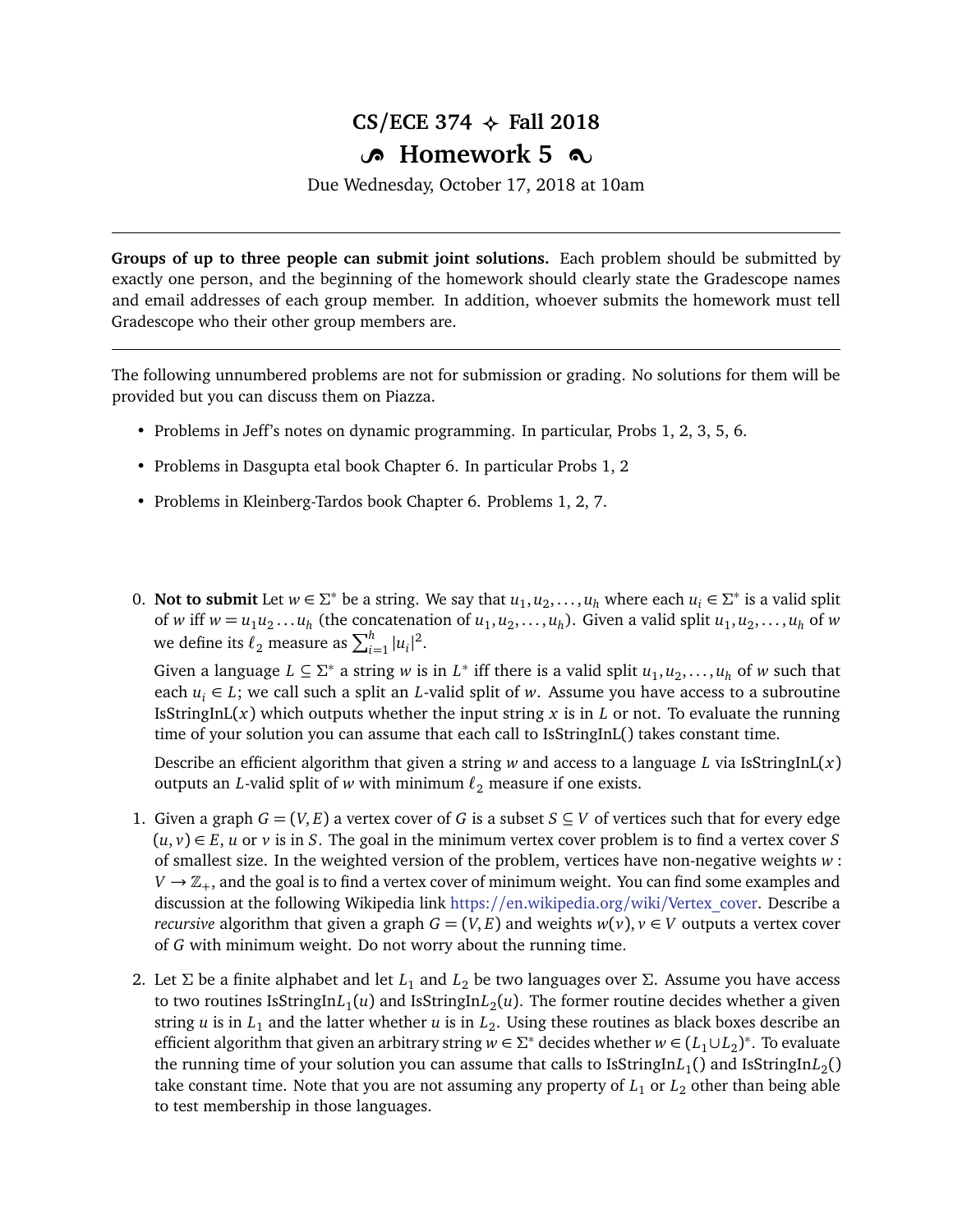3. Recall that a *palindrome* is any string that is exactly the same as its reversal, like I, or DEED, or RACECAR, or AMANAPLANACATACANALPANAMA. For technical reasons, in this problem, we will only be interested in palindromes that are of length at least one, hence we will not treat the string *ε* as a palindrome.

Any string can be decomposed into a sequence of palindrome substrings. For example, the string BUBBASEESABANANA ("Bubba sees a banana.") can be broken into palindromes in the following ways (among many others):

> BUB • BASEESAB • ANANA B • U • BB • A • SEES • ABA • NAN • A B • U • BB • A • SEES • A • B • ANANA B • U • B • B • A • S • E • E • S • A • B • ANA • N • A B • U • B • B • A • S • E • E • S • A • B • A • N • A • N • A

Since any string  $w \neq \epsilon$  can always be decomposed to palindromes we may want to find a decomposition that optimizes some objective. Here are two example objectives. The first objective is to decompose *w* into the smallest number of palindromes. A second objective is to find a decomposition such that each palindrome in the decomposition has length at least *k* where *k* is some given input parameter. Both of these can be cast as special cases of an abstract problem. Suppose we are given a function called *cos t*() that takes a positive integer *h* as input and outputs an integer cost(h). Given a decomposition of *w* into  $u_1, u_2, \ldots, u_r$  (that is,  $w = u_1 u_2 \ldots u_r$ ) we can define the cost of the decomposition as  $\sum_{i=1}^{r} \text{cost}(|u_i|)$ .

For example if we define  $cost(h) = 1$  for all  $h \ge 1$  then finding a minimum cost palindromic decomposition of a given string *w* is the same as finding a decomposition of *w* with as few palindromes as possible. Suppose we define cost() as follows:  $\text{cost}(h) = 1$  for  $h < k$  and  $\text{cost}(h) = 0$ for  $h \geq k$ . Then finding a minimum cost palindromic decomposition would enable us to decide whether there is a decomposition in which all palindromes are of length at least *k*; it is possible iff the minimum cost is 0.

Describe an efficient algorithm that given black box access to a function cost(), and a string *w*, outputs the value of a minimum cost palindromic decomposition of *w*.

4. **Not to submit:** The McKing chain wants to open several restaurants along Red street in Shampoo-Banana. The possible locations are at  $L_1, L_2, \ldots, L_n$  where  $L_i$  is at distance  $m_i$  meters from the start of Red street. Assume that the street is a straight line and the locations are in increasing order of distance from the starting point (thus  $0 \le m_1 < m_2 < \ldots < m_n$ ). McKing has collected some data indicating that opening a restaurant at location *L<sup>i</sup>* will yield a profit of *p<sup>i</sup>* independent of where the other restaurants are located. However, the city of Shampoo-Banana has a zoning law which requires that any two McKing locations should be *D* or more meters apart. Describe an algorithm that McKing can use to figure out the maximum profit it can obtain by opening restaurants while satisfying the city's zoning law.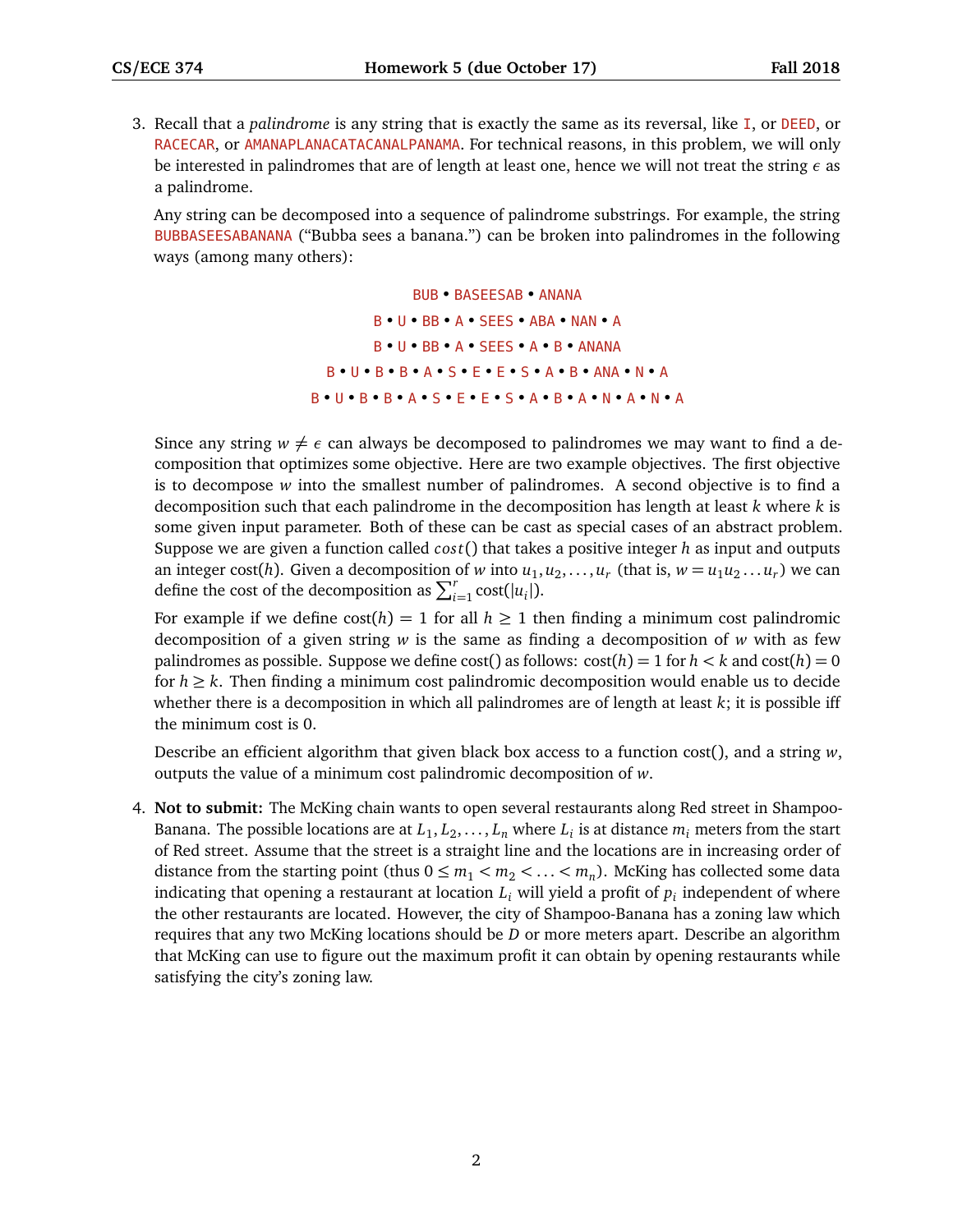## **Solved Problem**

5. A *shuffle* of two strings *X* and *Y* is formed by interspersing the characters into a new string, keeping the characters of *X* and *Y* in the same order. For example, the string BANANAANANAS is a shuffle of the strings BANANA and ANANAS in several different ways.

BANANA<sub>ANANAS</sub> BAN<sub>ANA</sub>ANA<sub>NAS</sub> B<sub>AN</sub>AN<sub>A</sub>A<sub>NA</sub>NA<sub>S</sub>

Similarly, the strings PRODGYRNAMAMMIINCG and DYPRONGARMAMMICING are both shuffles of DYNAMIC and PROGRAMMING:

```
PRODGYRNAMAMMIINCG DYPRONGARMAMMICING
```
Given three strings  $A[1..m], B[1..n]$ , and  $C[1..m+n]$ , describe and analyze an algorithm to determine whether *C* is a shuffle of *A* and *B*.

**Solution:** We define a boolean function *Shuf*( $i$ ,  $j$ ), which is TRUE if and only if the prefix  $C[1..i+j]$ is a shuffle of the prefixes  $A[1..i]$  and  $B[1..j]$ . This function satisfies the following recurrence:

$$
Shuff(i,j) = \begin{cases} \n\text{True} & \text{if } i = j = 0 \\ \n\text{Shuff}(0, j-1) \land (B[j] = C[j]) & \text{if } i = 0 \text{ and } j > 0 \\ \n\text{Shuff}(i-1, 0) \land (A[i] = C[i]) & \text{if } i > 0 \text{ and } j = 0 \\ \n\text{Shuff}(i-1, j) \land (A[i] = C[i+j]) & \text{if } i > 0 \text{ and } j > 0 \\ \n\lor (\text{Shuff}(i, j-1) \land (B[j] = C[i+j])) & \text{if } i > 0 \text{ and } j > 0 \n\end{cases}
$$

We need to compute *Shuf*(*m*, *n*).

We can memoize all function values into a two-dimensional array *Shuf*[0.. *m*][0.. *n*]. Each array entry *Shuf*[ $i$ ,  $j$ ] depends only on the entries immediately below and immediately to the right: *Shuf*[ $i - 1$ , *j*] and *Shuf*[ $i$ ,  $j - 1$ ]. Thus, we can fill the array in standard row-major order. The original recurrence gives us the following pseudocode:

```
SHUFFLE?(A[1..m], B[1..n], C[1..m+n]):
Shuf[0, 0] ← TRUE
for j \leftarrow 1 to n
     Shuff[0, j] ← Shuff[0, j-1] ∧ (B[j] = C[j])for i \leftarrow 1 to n
     Shuff[i, 0] ← Shuff[i-1, 0] ∧ (A[i] = B[i])for j \leftarrow 1 to n
          Shuff[i, j] \leftarrow FALEif A[i] = C[i + j]Shuff[i, j] ← Shuff[i, j] ∨ Shuff[i-1, j]if B[i] = C[i + j]Shuff[i, j] ← Shuff[i, j] ∨ Shuff[i, j-1]return Shuf[m, n]
```
The algorithm runs in *O***(***mn***)** *time*.

**Rubric:** Max 10 points: Standard dynamic programming rubric. No proofs required. Max 7 points for a slower polynomial-time algorithm; scale partial credit accordingly.